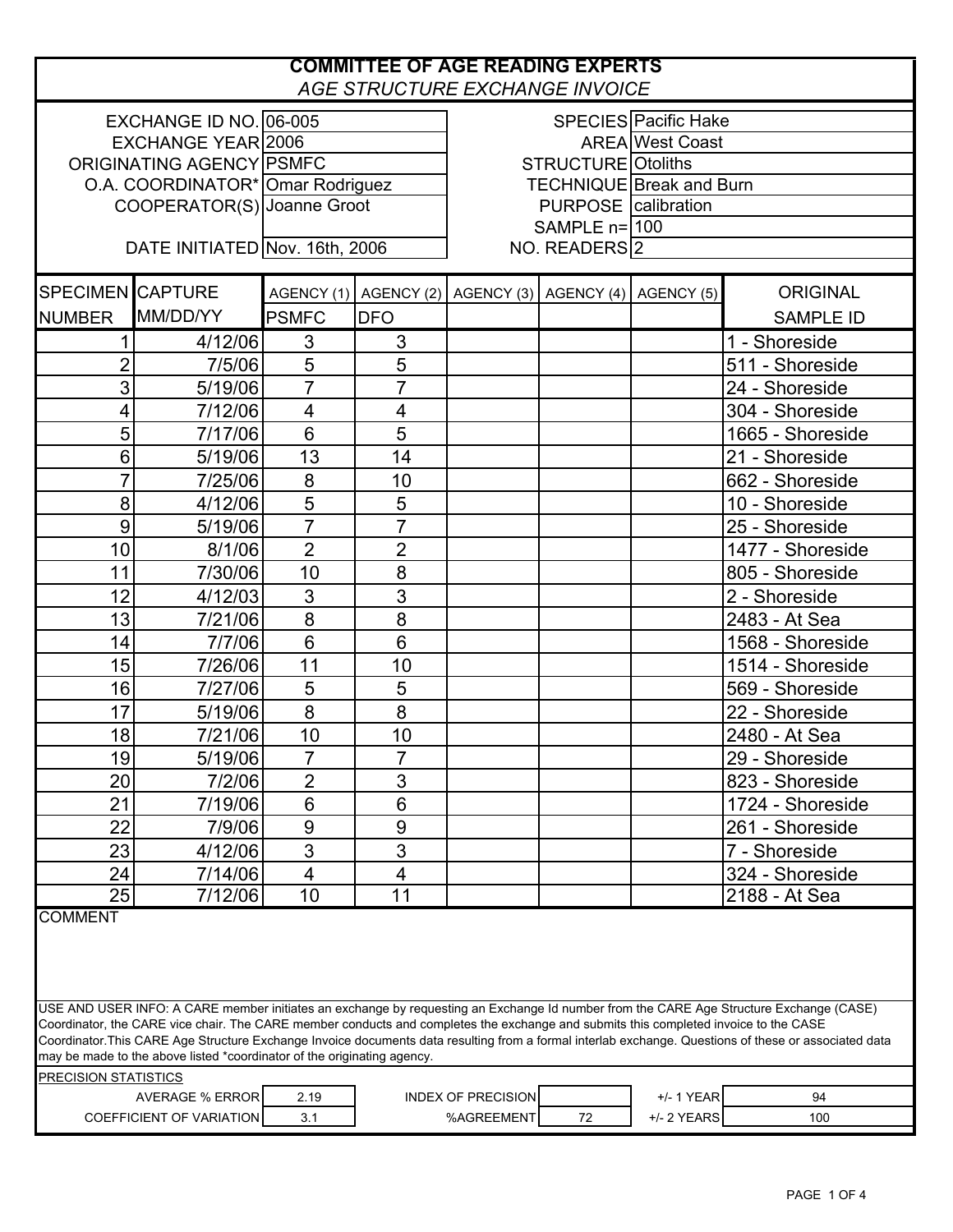## **COMMITTEE OF AGE READING EXPERTS** *AGE STRUCTURE EXCHANGE INVOICE*

| SPECIES Pacific Hake<br><b>EXCHANGE ID NO.</b><br><b>EXCHANGE YEAR 2006</b><br><b>AREA</b><br>STRUCTURE Otoliths<br>ORIGINATING AGENCY PSMFC<br><b>TECHNIQUE Break and Burn</b><br>O.A. COORDINATOR* Omar Rodriguez<br><b>PURPOSE Double Read</b><br>COOPERATOR(S) Joanne Groots<br>$SAMPLE$ n= $100$<br>DATE INITIATED Nov. 16th, 2006<br>NO. READERS <sup>2</sup><br>SPECIMEN CAPTURE<br><b>ORIGINAL</b><br>AGENCY (1) AGENCY (2) AGENCY (3) AGENCY (4) AGENCY (5)<br>MM/DD/YY<br><b>NUMBER</b><br><b>PSMFC</b><br><b>DFO</b><br><b>SAMPLE ID</b><br>26<br>5/19/06<br>$\overline{7}$<br>$\overline{7}$<br>33 - Shoreside<br>27<br>$\overline{7}$<br>$\overline{7}$<br>7/21/06<br>2481 - At Sea<br>5<br>5<br>28<br>330 - Shoreside<br>7/14/06<br>6<br>$6\phantom{1}6$<br>29<br>8/1/06<br>626 - Shoreside<br>6<br>$\overline{7}$<br>30<br>1646 - Shoreside<br>7/16/06<br>$\overline{7}$<br>$\overline{7}$<br>31<br>7/20/06<br>1433 - Shoreside<br>32<br>11<br>9<br>710 - Shoreside<br>6/29/06<br>$\overline{7}$<br>8<br>33<br>5/19/06<br>36 - Shoreside<br>3<br>34<br>3<br>4/12/06<br>4 - Shoreside<br>5<br>35<br>5<br>7/19/06<br>548 - Shoreside<br>$\overline{2}$<br>$\overline{2}$<br>36<br>8/2/06<br>834 - Shoreside<br>37<br>7/17/06<br>13<br>13<br>756 - Shoreside<br>$\overline{7}$<br>$\overline{7}$<br>38<br>7/20/06<br>1440 - Shoreside<br>39<br>11<br>7/9/06<br>10<br>262 - Shoreside<br>$\overline{5}$<br>5<br>40<br>7/17/06<br>1666 - Shoreside<br>$\overline{2}$<br>$\overline{2}$<br>8/2/06<br>830 - Shoreside<br>41<br>42<br>$\overline{\mathbf{4}}$<br>4<br>7/16/06<br>1642 - Shoreside<br>$\overline{7}$<br>6<br>43<br>7/9/06<br>1682 - Shoreside<br>$\overline{7}$<br>$\overline{7}$<br>44<br>7/21/06<br>2482 - At Sea<br>3<br>3<br>45<br>4/12/06<br>5 - Shoreside<br>46<br>7/12/06<br>8<br>7<br>2409 - At Sea<br>47<br>7/4/06<br>10<br>1842 - At Sea<br>11<br>$\overline{7}$<br>7<br>7/25/06<br>48<br>663 - Shoreside<br>8/2/06<br>49<br>10<br>11<br>854 - Shoreside<br>8<br>8<br>50<br>8/2/06<br>1497 - Shoreside<br><b>COMMENT</b><br>USE AND USER INFO: A CARE member initiates an exchange by requesting an Exchange Id number from the CARE Age Structure Exchange (CASE)<br>Coordinator, the CARE vice chair. The CARE member conducts and completes the exchange and submits this completed invoice to the CASE<br>Coordinator.This CARE Age Structure Exchange Invoice documents data resulting from a formal interlab exchange. Questions of these or associated data<br>may be made to the above listed *coordinator of the originating agency.<br>PRECISION STATISTICS<br>+/- 1 YEAR<br><b>AVERAGE % ERROR</b><br><b>INDEX OF PRECISION</b><br>94<br>2.19<br>+/- 2 YEARS<br><b>COEFFICIENT OF VARIATION</b><br>%AGREEMENT<br>$72\,$<br>3.1<br>100 |  |  |  |  |  |  |  |  |  |
|----------------------------------------------------------------------------------------------------------------------------------------------------------------------------------------------------------------------------------------------------------------------------------------------------------------------------------------------------------------------------------------------------------------------------------------------------------------------------------------------------------------------------------------------------------------------------------------------------------------------------------------------------------------------------------------------------------------------------------------------------------------------------------------------------------------------------------------------------------------------------------------------------------------------------------------------------------------------------------------------------------------------------------------------------------------------------------------------------------------------------------------------------------------------------------------------------------------------------------------------------------------------------------------------------------------------------------------------------------------------------------------------------------------------------------------------------------------------------------------------------------------------------------------------------------------------------------------------------------------------------------------------------------------------------------------------------------------------------------------------------------------------------------------------------------------------------------------------------------------------------------------------------------------------------------------------------------------------------------------------------------------------------------------------------------------------------------------------------------------------------------------------------------------------------------------------------------------------------------------------------------------------------------------------------------------------------------------------------------------------------------------------------------------------------------------------------------------------------------------------------------------------------------------------------------------------------------------------------------------------------------------------------------------------------------------------------------------------------------------------------------------------------------|--|--|--|--|--|--|--|--|--|
|                                                                                                                                                                                                                                                                                                                                                                                                                                                                                                                                                                                                                                                                                                                                                                                                                                                                                                                                                                                                                                                                                                                                                                                                                                                                                                                                                                                                                                                                                                                                                                                                                                                                                                                                                                                                                                                                                                                                                                                                                                                                                                                                                                                                                                                                                                                                                                                                                                                                                                                                                                                                                                                                                                                                                                                  |  |  |  |  |  |  |  |  |  |
|                                                                                                                                                                                                                                                                                                                                                                                                                                                                                                                                                                                                                                                                                                                                                                                                                                                                                                                                                                                                                                                                                                                                                                                                                                                                                                                                                                                                                                                                                                                                                                                                                                                                                                                                                                                                                                                                                                                                                                                                                                                                                                                                                                                                                                                                                                                                                                                                                                                                                                                                                                                                                                                                                                                                                                                  |  |  |  |  |  |  |  |  |  |
|                                                                                                                                                                                                                                                                                                                                                                                                                                                                                                                                                                                                                                                                                                                                                                                                                                                                                                                                                                                                                                                                                                                                                                                                                                                                                                                                                                                                                                                                                                                                                                                                                                                                                                                                                                                                                                                                                                                                                                                                                                                                                                                                                                                                                                                                                                                                                                                                                                                                                                                                                                                                                                                                                                                                                                                  |  |  |  |  |  |  |  |  |  |
|                                                                                                                                                                                                                                                                                                                                                                                                                                                                                                                                                                                                                                                                                                                                                                                                                                                                                                                                                                                                                                                                                                                                                                                                                                                                                                                                                                                                                                                                                                                                                                                                                                                                                                                                                                                                                                                                                                                                                                                                                                                                                                                                                                                                                                                                                                                                                                                                                                                                                                                                                                                                                                                                                                                                                                                  |  |  |  |  |  |  |  |  |  |
|                                                                                                                                                                                                                                                                                                                                                                                                                                                                                                                                                                                                                                                                                                                                                                                                                                                                                                                                                                                                                                                                                                                                                                                                                                                                                                                                                                                                                                                                                                                                                                                                                                                                                                                                                                                                                                                                                                                                                                                                                                                                                                                                                                                                                                                                                                                                                                                                                                                                                                                                                                                                                                                                                                                                                                                  |  |  |  |  |  |  |  |  |  |
|                                                                                                                                                                                                                                                                                                                                                                                                                                                                                                                                                                                                                                                                                                                                                                                                                                                                                                                                                                                                                                                                                                                                                                                                                                                                                                                                                                                                                                                                                                                                                                                                                                                                                                                                                                                                                                                                                                                                                                                                                                                                                                                                                                                                                                                                                                                                                                                                                                                                                                                                                                                                                                                                                                                                                                                  |  |  |  |  |  |  |  |  |  |
|                                                                                                                                                                                                                                                                                                                                                                                                                                                                                                                                                                                                                                                                                                                                                                                                                                                                                                                                                                                                                                                                                                                                                                                                                                                                                                                                                                                                                                                                                                                                                                                                                                                                                                                                                                                                                                                                                                                                                                                                                                                                                                                                                                                                                                                                                                                                                                                                                                                                                                                                                                                                                                                                                                                                                                                  |  |  |  |  |  |  |  |  |  |
|                                                                                                                                                                                                                                                                                                                                                                                                                                                                                                                                                                                                                                                                                                                                                                                                                                                                                                                                                                                                                                                                                                                                                                                                                                                                                                                                                                                                                                                                                                                                                                                                                                                                                                                                                                                                                                                                                                                                                                                                                                                                                                                                                                                                                                                                                                                                                                                                                                                                                                                                                                                                                                                                                                                                                                                  |  |  |  |  |  |  |  |  |  |
|                                                                                                                                                                                                                                                                                                                                                                                                                                                                                                                                                                                                                                                                                                                                                                                                                                                                                                                                                                                                                                                                                                                                                                                                                                                                                                                                                                                                                                                                                                                                                                                                                                                                                                                                                                                                                                                                                                                                                                                                                                                                                                                                                                                                                                                                                                                                                                                                                                                                                                                                                                                                                                                                                                                                                                                  |  |  |  |  |  |  |  |  |  |
|                                                                                                                                                                                                                                                                                                                                                                                                                                                                                                                                                                                                                                                                                                                                                                                                                                                                                                                                                                                                                                                                                                                                                                                                                                                                                                                                                                                                                                                                                                                                                                                                                                                                                                                                                                                                                                                                                                                                                                                                                                                                                                                                                                                                                                                                                                                                                                                                                                                                                                                                                                                                                                                                                                                                                                                  |  |  |  |  |  |  |  |  |  |
|                                                                                                                                                                                                                                                                                                                                                                                                                                                                                                                                                                                                                                                                                                                                                                                                                                                                                                                                                                                                                                                                                                                                                                                                                                                                                                                                                                                                                                                                                                                                                                                                                                                                                                                                                                                                                                                                                                                                                                                                                                                                                                                                                                                                                                                                                                                                                                                                                                                                                                                                                                                                                                                                                                                                                                                  |  |  |  |  |  |  |  |  |  |
|                                                                                                                                                                                                                                                                                                                                                                                                                                                                                                                                                                                                                                                                                                                                                                                                                                                                                                                                                                                                                                                                                                                                                                                                                                                                                                                                                                                                                                                                                                                                                                                                                                                                                                                                                                                                                                                                                                                                                                                                                                                                                                                                                                                                                                                                                                                                                                                                                                                                                                                                                                                                                                                                                                                                                                                  |  |  |  |  |  |  |  |  |  |
|                                                                                                                                                                                                                                                                                                                                                                                                                                                                                                                                                                                                                                                                                                                                                                                                                                                                                                                                                                                                                                                                                                                                                                                                                                                                                                                                                                                                                                                                                                                                                                                                                                                                                                                                                                                                                                                                                                                                                                                                                                                                                                                                                                                                                                                                                                                                                                                                                                                                                                                                                                                                                                                                                                                                                                                  |  |  |  |  |  |  |  |  |  |
|                                                                                                                                                                                                                                                                                                                                                                                                                                                                                                                                                                                                                                                                                                                                                                                                                                                                                                                                                                                                                                                                                                                                                                                                                                                                                                                                                                                                                                                                                                                                                                                                                                                                                                                                                                                                                                                                                                                                                                                                                                                                                                                                                                                                                                                                                                                                                                                                                                                                                                                                                                                                                                                                                                                                                                                  |  |  |  |  |  |  |  |  |  |
|                                                                                                                                                                                                                                                                                                                                                                                                                                                                                                                                                                                                                                                                                                                                                                                                                                                                                                                                                                                                                                                                                                                                                                                                                                                                                                                                                                                                                                                                                                                                                                                                                                                                                                                                                                                                                                                                                                                                                                                                                                                                                                                                                                                                                                                                                                                                                                                                                                                                                                                                                                                                                                                                                                                                                                                  |  |  |  |  |  |  |  |  |  |
|                                                                                                                                                                                                                                                                                                                                                                                                                                                                                                                                                                                                                                                                                                                                                                                                                                                                                                                                                                                                                                                                                                                                                                                                                                                                                                                                                                                                                                                                                                                                                                                                                                                                                                                                                                                                                                                                                                                                                                                                                                                                                                                                                                                                                                                                                                                                                                                                                                                                                                                                                                                                                                                                                                                                                                                  |  |  |  |  |  |  |  |  |  |
|                                                                                                                                                                                                                                                                                                                                                                                                                                                                                                                                                                                                                                                                                                                                                                                                                                                                                                                                                                                                                                                                                                                                                                                                                                                                                                                                                                                                                                                                                                                                                                                                                                                                                                                                                                                                                                                                                                                                                                                                                                                                                                                                                                                                                                                                                                                                                                                                                                                                                                                                                                                                                                                                                                                                                                                  |  |  |  |  |  |  |  |  |  |
|                                                                                                                                                                                                                                                                                                                                                                                                                                                                                                                                                                                                                                                                                                                                                                                                                                                                                                                                                                                                                                                                                                                                                                                                                                                                                                                                                                                                                                                                                                                                                                                                                                                                                                                                                                                                                                                                                                                                                                                                                                                                                                                                                                                                                                                                                                                                                                                                                                                                                                                                                                                                                                                                                                                                                                                  |  |  |  |  |  |  |  |  |  |
|                                                                                                                                                                                                                                                                                                                                                                                                                                                                                                                                                                                                                                                                                                                                                                                                                                                                                                                                                                                                                                                                                                                                                                                                                                                                                                                                                                                                                                                                                                                                                                                                                                                                                                                                                                                                                                                                                                                                                                                                                                                                                                                                                                                                                                                                                                                                                                                                                                                                                                                                                                                                                                                                                                                                                                                  |  |  |  |  |  |  |  |  |  |
|                                                                                                                                                                                                                                                                                                                                                                                                                                                                                                                                                                                                                                                                                                                                                                                                                                                                                                                                                                                                                                                                                                                                                                                                                                                                                                                                                                                                                                                                                                                                                                                                                                                                                                                                                                                                                                                                                                                                                                                                                                                                                                                                                                                                                                                                                                                                                                                                                                                                                                                                                                                                                                                                                                                                                                                  |  |  |  |  |  |  |  |  |  |
|                                                                                                                                                                                                                                                                                                                                                                                                                                                                                                                                                                                                                                                                                                                                                                                                                                                                                                                                                                                                                                                                                                                                                                                                                                                                                                                                                                                                                                                                                                                                                                                                                                                                                                                                                                                                                                                                                                                                                                                                                                                                                                                                                                                                                                                                                                                                                                                                                                                                                                                                                                                                                                                                                                                                                                                  |  |  |  |  |  |  |  |  |  |
|                                                                                                                                                                                                                                                                                                                                                                                                                                                                                                                                                                                                                                                                                                                                                                                                                                                                                                                                                                                                                                                                                                                                                                                                                                                                                                                                                                                                                                                                                                                                                                                                                                                                                                                                                                                                                                                                                                                                                                                                                                                                                                                                                                                                                                                                                                                                                                                                                                                                                                                                                                                                                                                                                                                                                                                  |  |  |  |  |  |  |  |  |  |
|                                                                                                                                                                                                                                                                                                                                                                                                                                                                                                                                                                                                                                                                                                                                                                                                                                                                                                                                                                                                                                                                                                                                                                                                                                                                                                                                                                                                                                                                                                                                                                                                                                                                                                                                                                                                                                                                                                                                                                                                                                                                                                                                                                                                                                                                                                                                                                                                                                                                                                                                                                                                                                                                                                                                                                                  |  |  |  |  |  |  |  |  |  |
|                                                                                                                                                                                                                                                                                                                                                                                                                                                                                                                                                                                                                                                                                                                                                                                                                                                                                                                                                                                                                                                                                                                                                                                                                                                                                                                                                                                                                                                                                                                                                                                                                                                                                                                                                                                                                                                                                                                                                                                                                                                                                                                                                                                                                                                                                                                                                                                                                                                                                                                                                                                                                                                                                                                                                                                  |  |  |  |  |  |  |  |  |  |
|                                                                                                                                                                                                                                                                                                                                                                                                                                                                                                                                                                                                                                                                                                                                                                                                                                                                                                                                                                                                                                                                                                                                                                                                                                                                                                                                                                                                                                                                                                                                                                                                                                                                                                                                                                                                                                                                                                                                                                                                                                                                                                                                                                                                                                                                                                                                                                                                                                                                                                                                                                                                                                                                                                                                                                                  |  |  |  |  |  |  |  |  |  |
|                                                                                                                                                                                                                                                                                                                                                                                                                                                                                                                                                                                                                                                                                                                                                                                                                                                                                                                                                                                                                                                                                                                                                                                                                                                                                                                                                                                                                                                                                                                                                                                                                                                                                                                                                                                                                                                                                                                                                                                                                                                                                                                                                                                                                                                                                                                                                                                                                                                                                                                                                                                                                                                                                                                                                                                  |  |  |  |  |  |  |  |  |  |
|                                                                                                                                                                                                                                                                                                                                                                                                                                                                                                                                                                                                                                                                                                                                                                                                                                                                                                                                                                                                                                                                                                                                                                                                                                                                                                                                                                                                                                                                                                                                                                                                                                                                                                                                                                                                                                                                                                                                                                                                                                                                                                                                                                                                                                                                                                                                                                                                                                                                                                                                                                                                                                                                                                                                                                                  |  |  |  |  |  |  |  |  |  |
|                                                                                                                                                                                                                                                                                                                                                                                                                                                                                                                                                                                                                                                                                                                                                                                                                                                                                                                                                                                                                                                                                                                                                                                                                                                                                                                                                                                                                                                                                                                                                                                                                                                                                                                                                                                                                                                                                                                                                                                                                                                                                                                                                                                                                                                                                                                                                                                                                                                                                                                                                                                                                                                                                                                                                                                  |  |  |  |  |  |  |  |  |  |
|                                                                                                                                                                                                                                                                                                                                                                                                                                                                                                                                                                                                                                                                                                                                                                                                                                                                                                                                                                                                                                                                                                                                                                                                                                                                                                                                                                                                                                                                                                                                                                                                                                                                                                                                                                                                                                                                                                                                                                                                                                                                                                                                                                                                                                                                                                                                                                                                                                                                                                                                                                                                                                                                                                                                                                                  |  |  |  |  |  |  |  |  |  |
|                                                                                                                                                                                                                                                                                                                                                                                                                                                                                                                                                                                                                                                                                                                                                                                                                                                                                                                                                                                                                                                                                                                                                                                                                                                                                                                                                                                                                                                                                                                                                                                                                                                                                                                                                                                                                                                                                                                                                                                                                                                                                                                                                                                                                                                                                                                                                                                                                                                                                                                                                                                                                                                                                                                                                                                  |  |  |  |  |  |  |  |  |  |
|                                                                                                                                                                                                                                                                                                                                                                                                                                                                                                                                                                                                                                                                                                                                                                                                                                                                                                                                                                                                                                                                                                                                                                                                                                                                                                                                                                                                                                                                                                                                                                                                                                                                                                                                                                                                                                                                                                                                                                                                                                                                                                                                                                                                                                                                                                                                                                                                                                                                                                                                                                                                                                                                                                                                                                                  |  |  |  |  |  |  |  |  |  |
|                                                                                                                                                                                                                                                                                                                                                                                                                                                                                                                                                                                                                                                                                                                                                                                                                                                                                                                                                                                                                                                                                                                                                                                                                                                                                                                                                                                                                                                                                                                                                                                                                                                                                                                                                                                                                                                                                                                                                                                                                                                                                                                                                                                                                                                                                                                                                                                                                                                                                                                                                                                                                                                                                                                                                                                  |  |  |  |  |  |  |  |  |  |
|                                                                                                                                                                                                                                                                                                                                                                                                                                                                                                                                                                                                                                                                                                                                                                                                                                                                                                                                                                                                                                                                                                                                                                                                                                                                                                                                                                                                                                                                                                                                                                                                                                                                                                                                                                                                                                                                                                                                                                                                                                                                                                                                                                                                                                                                                                                                                                                                                                                                                                                                                                                                                                                                                                                                                                                  |  |  |  |  |  |  |  |  |  |
|                                                                                                                                                                                                                                                                                                                                                                                                                                                                                                                                                                                                                                                                                                                                                                                                                                                                                                                                                                                                                                                                                                                                                                                                                                                                                                                                                                                                                                                                                                                                                                                                                                                                                                                                                                                                                                                                                                                                                                                                                                                                                                                                                                                                                                                                                                                                                                                                                                                                                                                                                                                                                                                                                                                                                                                  |  |  |  |  |  |  |  |  |  |
|                                                                                                                                                                                                                                                                                                                                                                                                                                                                                                                                                                                                                                                                                                                                                                                                                                                                                                                                                                                                                                                                                                                                                                                                                                                                                                                                                                                                                                                                                                                                                                                                                                                                                                                                                                                                                                                                                                                                                                                                                                                                                                                                                                                                                                                                                                                                                                                                                                                                                                                                                                                                                                                                                                                                                                                  |  |  |  |  |  |  |  |  |  |
|                                                                                                                                                                                                                                                                                                                                                                                                                                                                                                                                                                                                                                                                                                                                                                                                                                                                                                                                                                                                                                                                                                                                                                                                                                                                                                                                                                                                                                                                                                                                                                                                                                                                                                                                                                                                                                                                                                                                                                                                                                                                                                                                                                                                                                                                                                                                                                                                                                                                                                                                                                                                                                                                                                                                                                                  |  |  |  |  |  |  |  |  |  |
|                                                                                                                                                                                                                                                                                                                                                                                                                                                                                                                                                                                                                                                                                                                                                                                                                                                                                                                                                                                                                                                                                                                                                                                                                                                                                                                                                                                                                                                                                                                                                                                                                                                                                                                                                                                                                                                                                                                                                                                                                                                                                                                                                                                                                                                                                                                                                                                                                                                                                                                                                                                                                                                                                                                                                                                  |  |  |  |  |  |  |  |  |  |
|                                                                                                                                                                                                                                                                                                                                                                                                                                                                                                                                                                                                                                                                                                                                                                                                                                                                                                                                                                                                                                                                                                                                                                                                                                                                                                                                                                                                                                                                                                                                                                                                                                                                                                                                                                                                                                                                                                                                                                                                                                                                                                                                                                                                                                                                                                                                                                                                                                                                                                                                                                                                                                                                                                                                                                                  |  |  |  |  |  |  |  |  |  |
|                                                                                                                                                                                                                                                                                                                                                                                                                                                                                                                                                                                                                                                                                                                                                                                                                                                                                                                                                                                                                                                                                                                                                                                                                                                                                                                                                                                                                                                                                                                                                                                                                                                                                                                                                                                                                                                                                                                                                                                                                                                                                                                                                                                                                                                                                                                                                                                                                                                                                                                                                                                                                                                                                                                                                                                  |  |  |  |  |  |  |  |  |  |
|                                                                                                                                                                                                                                                                                                                                                                                                                                                                                                                                                                                                                                                                                                                                                                                                                                                                                                                                                                                                                                                                                                                                                                                                                                                                                                                                                                                                                                                                                                                                                                                                                                                                                                                                                                                                                                                                                                                                                                                                                                                                                                                                                                                                                                                                                                                                                                                                                                                                                                                                                                                                                                                                                                                                                                                  |  |  |  |  |  |  |  |  |  |
|                                                                                                                                                                                                                                                                                                                                                                                                                                                                                                                                                                                                                                                                                                                                                                                                                                                                                                                                                                                                                                                                                                                                                                                                                                                                                                                                                                                                                                                                                                                                                                                                                                                                                                                                                                                                                                                                                                                                                                                                                                                                                                                                                                                                                                                                                                                                                                                                                                                                                                                                                                                                                                                                                                                                                                                  |  |  |  |  |  |  |  |  |  |
|                                                                                                                                                                                                                                                                                                                                                                                                                                                                                                                                                                                                                                                                                                                                                                                                                                                                                                                                                                                                                                                                                                                                                                                                                                                                                                                                                                                                                                                                                                                                                                                                                                                                                                                                                                                                                                                                                                                                                                                                                                                                                                                                                                                                                                                                                                                                                                                                                                                                                                                                                                                                                                                                                                                                                                                  |  |  |  |  |  |  |  |  |  |
|                                                                                                                                                                                                                                                                                                                                                                                                                                                                                                                                                                                                                                                                                                                                                                                                                                                                                                                                                                                                                                                                                                                                                                                                                                                                                                                                                                                                                                                                                                                                                                                                                                                                                                                                                                                                                                                                                                                                                                                                                                                                                                                                                                                                                                                                                                                                                                                                                                                                                                                                                                                                                                                                                                                                                                                  |  |  |  |  |  |  |  |  |  |
|                                                                                                                                                                                                                                                                                                                                                                                                                                                                                                                                                                                                                                                                                                                                                                                                                                                                                                                                                                                                                                                                                                                                                                                                                                                                                                                                                                                                                                                                                                                                                                                                                                                                                                                                                                                                                                                                                                                                                                                                                                                                                                                                                                                                                                                                                                                                                                                                                                                                                                                                                                                                                                                                                                                                                                                  |  |  |  |  |  |  |  |  |  |
|                                                                                                                                                                                                                                                                                                                                                                                                                                                                                                                                                                                                                                                                                                                                                                                                                                                                                                                                                                                                                                                                                                                                                                                                                                                                                                                                                                                                                                                                                                                                                                                                                                                                                                                                                                                                                                                                                                                                                                                                                                                                                                                                                                                                                                                                                                                                                                                                                                                                                                                                                                                                                                                                                                                                                                                  |  |  |  |  |  |  |  |  |  |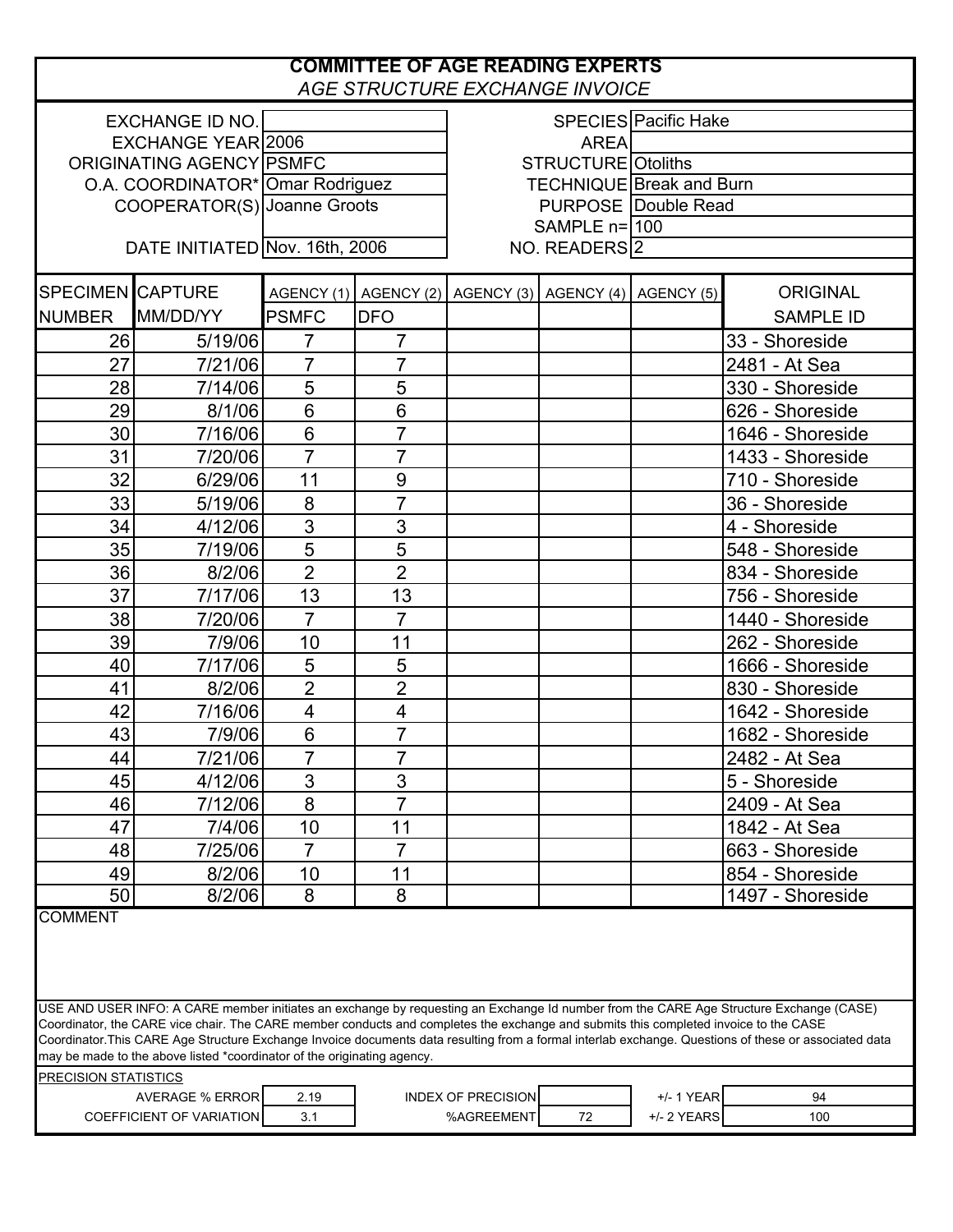## **COMMITTEE OF AGE READING EXPERTS** *AGE STRUCTURE EXCHANGE INVOICE*

| <u> 87. NO 87. ST NO. 200 11. NO 88. ST NO. 88. ST NO. 89. ST NO. 89. ST NO. 89. ST NO. 89. ST NO. 89. ST NO. 89</u> |                                                                                                                                      |                                  |                                                                |                                         |                |                            |                                                                                                                                                      |  |
|----------------------------------------------------------------------------------------------------------------------|--------------------------------------------------------------------------------------------------------------------------------------|----------------------------------|----------------------------------------------------------------|-----------------------------------------|----------------|----------------------------|------------------------------------------------------------------------------------------------------------------------------------------------------|--|
| SPECIES Pacific Hake<br><b>EXCHANGE ID NO.</b>                                                                       |                                                                                                                                      |                                  |                                                                |                                         |                |                            |                                                                                                                                                      |  |
| EXCHANGE YEAR 2006                                                                                                   |                                                                                                                                      |                                  |                                                                | <b>AREA</b>                             |                |                            |                                                                                                                                                      |  |
| ORIGINATING AGENCY PSMFC                                                                                             |                                                                                                                                      |                                  |                                                                | STRUCTURE Otoliths                      |                |                            |                                                                                                                                                      |  |
|                                                                                                                      |                                                                                                                                      | O.A. COORDINATOR* Omar Rodriguez |                                                                | <b>TECHNIQUE Break and Burn</b>         |                |                            |                                                                                                                                                      |  |
|                                                                                                                      | COOPERATOR(S) Joanne Groots                                                                                                          |                                  |                                                                |                                         |                | <b>PURPOSE Double Read</b> |                                                                                                                                                      |  |
|                                                                                                                      |                                                                                                                                      |                                  |                                                                |                                         | SAMPLE $n=100$ |                            |                                                                                                                                                      |  |
|                                                                                                                      |                                                                                                                                      | DATE INITIATED Nov. 16th, 2006   |                                                                | NO. READERS <sup>2</sup>                |                |                            |                                                                                                                                                      |  |
|                                                                                                                      |                                                                                                                                      |                                  |                                                                |                                         |                |                            |                                                                                                                                                      |  |
| <b>SPECIMEN CAPTURE</b>                                                                                              |                                                                                                                                      |                                  | AGENCY (1)   AGENCY (2)   AGENCY (3)   AGENCY (4)   AGENCY (5) |                                         |                |                            | <b>ORIGINAL</b>                                                                                                                                      |  |
| <b>NUMBER</b>                                                                                                        | MM/DD/YY                                                                                                                             | <b>PSMFC</b>                     | <b>DFO</b>                                                     |                                         |                |                            | <b>SAMPLE ID</b>                                                                                                                                     |  |
| 51                                                                                                                   | 7/16/06                                                                                                                              | 4                                | 4                                                              |                                         |                |                            | 1651 - Shoreside                                                                                                                                     |  |
| 52                                                                                                                   | 4/12/06                                                                                                                              | 3                                | 3                                                              |                                         |                |                            | 8 - Shoreside                                                                                                                                        |  |
| 53                                                                                                                   | 7/25/06                                                                                                                              | 5                                | 5                                                              |                                         |                |                            | 669 - Shoreside                                                                                                                                      |  |
| 54                                                                                                                   | 5/30/06                                                                                                                              | 9                                | $\boldsymbol{9}$                                               |                                         |                |                            | 126 - At Sea                                                                                                                                         |  |
| 55                                                                                                                   | 7/29/06                                                                                                                              | $6\phantom{1}6$                  | $6\phantom{1}$                                                 |                                         |                |                            | 408 - Shoreside                                                                                                                                      |  |
| 56                                                                                                                   | 4/12/06                                                                                                                              | $\overline{3}$                   | 3                                                              |                                         |                |                            | 6 - Shoreside                                                                                                                                        |  |
| 57                                                                                                                   | 6/22/06                                                                                                                              | 9                                | 10                                                             |                                         |                |                            | 2710 - At Sea                                                                                                                                        |  |
| 58                                                                                                                   | 7/25/06                                                                                                                              | $\overline{7}$                   | $\overline{7}$                                                 |                                         |                |                            | 664 - Shoreside                                                                                                                                      |  |
| 59                                                                                                                   | 7/19/06                                                                                                                              | 12                               | 13                                                             |                                         |                |                            | 1521 - Shoreside                                                                                                                                     |  |
| 60                                                                                                                   | 7/26/06                                                                                                                              | $6\phantom{1}6$                  | $\overline{7}$                                                 |                                         |                |                            | 1519 - Shoreside                                                                                                                                     |  |
| 61                                                                                                                   | 7/17/06                                                                                                                              | $\overline{5}$                   | 5                                                              |                                         |                |                            | 1676 - Shoreside                                                                                                                                     |  |
| 62                                                                                                                   | 7/31/06                                                                                                                              | 11                               | 11                                                             |                                         |                |                            | 1746 - Shoreside                                                                                                                                     |  |
| 63                                                                                                                   | 6/16/06                                                                                                                              | 10                               | 10                                                             |                                         |                |                            | 903 - Shoreside                                                                                                                                      |  |
| 64                                                                                                                   | 8/2/06                                                                                                                               | 3                                | 3                                                              |                                         |                |                            | 1483 - Shoreside                                                                                                                                     |  |
| 65                                                                                                                   | 6/11/06                                                                                                                              | 10                               | 10                                                             |                                         |                |                            | 409 - At Sea                                                                                                                                         |  |
| 66                                                                                                                   | 8/2/06                                                                                                                               | 13                               | 13                                                             |                                         |                |                            | 589 - Shoreside                                                                                                                                      |  |
| 67                                                                                                                   | 7/25/06                                                                                                                              | $\overline{7}$                   | $\overline{7}$                                                 |                                         |                |                            | 666 - Shoreside                                                                                                                                      |  |
| 68                                                                                                                   | 7/13/06                                                                                                                              | 4                                | $\overline{\mathcal{A}}$                                       |                                         |                |                            | 2116 - At Sea                                                                                                                                        |  |
| 69                                                                                                                   | 7/19/06                                                                                                                              | 4                                | $\overline{\mathbf{4}}$                                        |                                         |                |                            | 1326 - Shoreside                                                                                                                                     |  |
| 70                                                                                                                   | 7/20/06                                                                                                                              | 8                                | 8                                                              |                                         |                |                            | 353 - Shoreside                                                                                                                                      |  |
| 71                                                                                                                   | 6/24/06                                                                                                                              | 4                                | 4                                                              |                                         |                |                            | 2107 - At Sea                                                                                                                                        |  |
| 72                                                                                                                   | 7/30/06                                                                                                                              | 5                                | 5                                                              |                                         |                |                            | 1713 - Shoreside                                                                                                                                     |  |
| 73                                                                                                                   | 7/11/06                                                                                                                              | $\overline{2}$                   | $\overline{2}$                                                 |                                         |                |                            | 995 - Shoreside                                                                                                                                      |  |
| 74                                                                                                                   | 7/13/06                                                                                                                              | $6\phantom{1}6$                  | $\overline{7}$                                                 |                                         |                |                            | 2119 - At Sea                                                                                                                                        |  |
| 75                                                                                                                   | 7/9/06                                                                                                                               | $\overline{\mathbf{4}}$          | 4                                                              |                                         |                |                            | 275 - Shoreside                                                                                                                                      |  |
| <b>COMMENT</b>                                                                                                       |                                                                                                                                      |                                  |                                                                |                                         |                |                            |                                                                                                                                                      |  |
|                                                                                                                      |                                                                                                                                      |                                  |                                                                |                                         |                |                            |                                                                                                                                                      |  |
|                                                                                                                      |                                                                                                                                      |                                  |                                                                |                                         |                |                            |                                                                                                                                                      |  |
|                                                                                                                      |                                                                                                                                      |                                  |                                                                |                                         |                |                            |                                                                                                                                                      |  |
|                                                                                                                      |                                                                                                                                      |                                  |                                                                |                                         |                |                            | USE AND USER INFO: A CARE member initiates an exchange by requesting an Exchange Id number from the CARE Age Structure Exchange (CASE)               |  |
|                                                                                                                      | Coordinator, the CARE vice chair. The CARE member conducts and completes the exchange and submits this completed invoice to the CASE |                                  |                                                                |                                         |                |                            | Coordinator.This CARE Age Structure Exchange Invoice documents data resulting from a formal interlab exchange. Questions of these or associated data |  |
|                                                                                                                      | may be made to the above listed *coordinator of the originating agency.                                                              |                                  |                                                                |                                         |                |                            |                                                                                                                                                      |  |
| PRECISION STATISTICS                                                                                                 |                                                                                                                                      |                                  |                                                                |                                         |                |                            |                                                                                                                                                      |  |
|                                                                                                                      | <b>AVERAGE % ERROR</b>                                                                                                               | 2.19<br>3.1                      |                                                                | <b>INDEX OF PRECISION</b><br>%AGREEMENT | 72             | +/- 1 YEAR<br>+/- 2 YEARS  | 94<br>100                                                                                                                                            |  |
| <b>COEFFICIENT OF VARIATION</b>                                                                                      |                                                                                                                                      |                                  |                                                                |                                         |                |                            |                                                                                                                                                      |  |